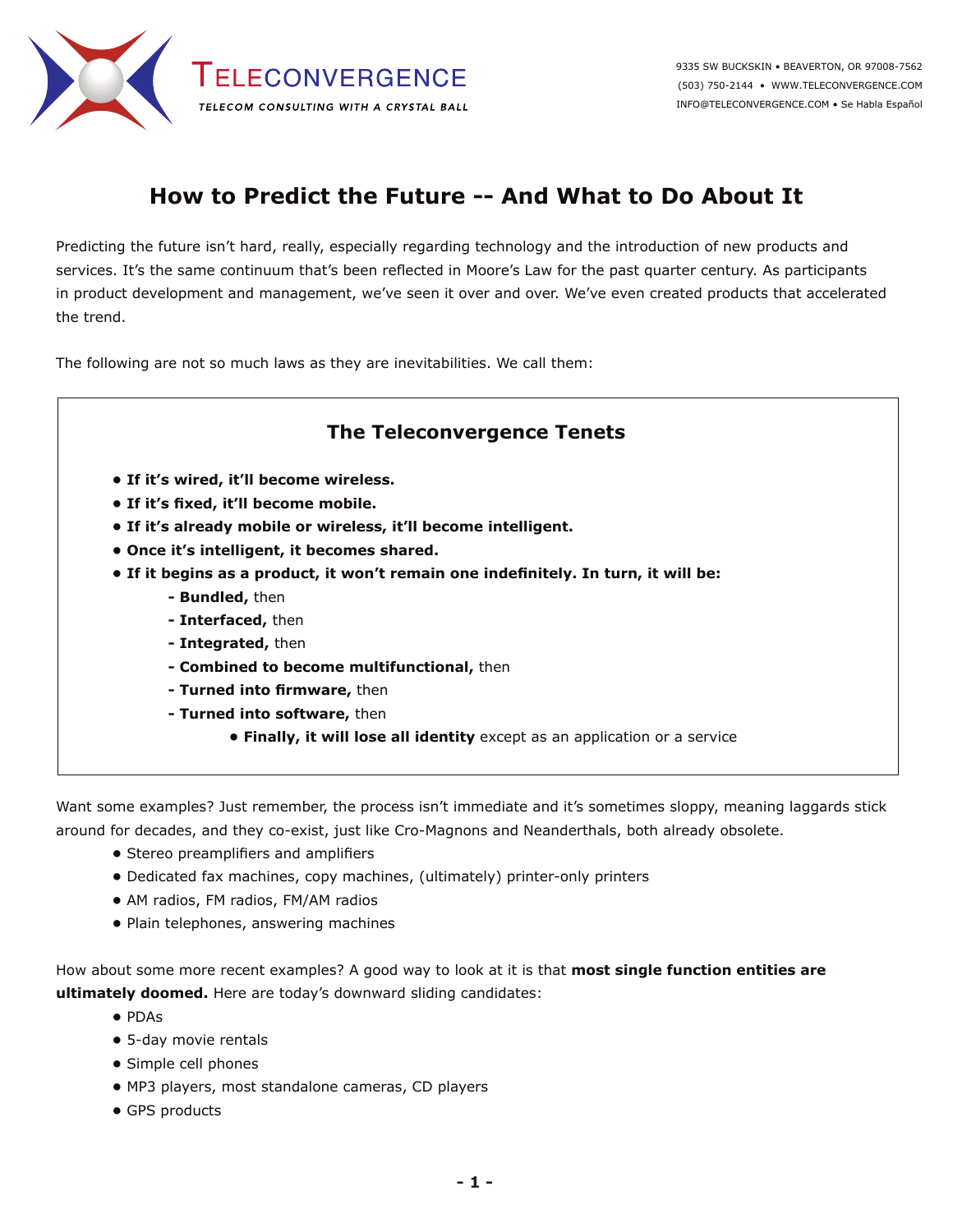**Interestingly, we can do this in reverse as well.** Think about intelligent networked products that are ripe for morphing, beginning with already ubiquitous products like a Redbox DVD kiosk or your local ATM machine. Why should RedBoxes be limited to DVDs? Why should ATMs just handle money? Why should the Post Office, with its splendid network of branches and home delivery, *in fact*, a superb distribution service, be limited to just mail delivery? Of course it's losing money!

Since you can easily buy shoes over the internet and hire a programmer in Sydney or Sri Lanka in less time than it takes to find one in Columbus, then isn't it obvious that virtually everything is up for grabs?: Is there really any product you'd be surprised to find on Amazon today? Or is there really any Internet-related service you'd be surprised to find coming from Google?

Another tenet, not original, but nevertheless belonging with the others:

## **What's expensive becomes less expensive and then becomes free or as close to it as possible.**

Want some examples?

- Office/productivity software.
- The daily news
- E-mail and web browsers (AOL's dilemma)
- Directory Assistance
- Classified Advertising (Remember when newspapers used to make money?)
- GPS
- On-line photo or file storage
- Local telephone service, long distance telephone service, voice mail
- Video conferencing
- Fax service

Not only have these products and services become free or almost free, but someone inevitably makes a lot of money in the process, usually by bundling their product or service with something else and then charging for *that.*

Now think about what will happen when Amazon enters the business-to-business business? Think of it as a virtual Wal-Mart. How many businesses *won't* be affected?

Are you sure yours will be one of them? *How* will you adapt to these changes and adopt them to meet your purposes? What happens when -- in most cases, it's no longer if -- someone takes your products or services and starts giving them away? How *will* you compete?

And even if that doesn't happen tomorrow, do you really want to wait to find out when it will? Or when a company impacted by Amazon or Google in its traditional business begins to enter yours because it's less competitive? The business world two or three years from now will be dramatically different than todays or the one following the dot.bust recession. Customers will be leaner and wiser, more interconnected, with greater resources and with different needs and expectations. Are you confident you'll have their solutions?

Let's ask the question again, because it is the critical one facing every business going forward. *How will you compete?* How will you adapt and move forward to retain and acquire those customers who appreciate the value you add and are wiling to pay for it?

Here's one way. The number of persons in the United States for who English is not their primary language will continue to grow, although it is already large. According to the 2010 U.S. Census, The U.S. Hispanic population, for example, grew by 43% between 2000 and 2010. If you don't focus on this growing market (and how many markets